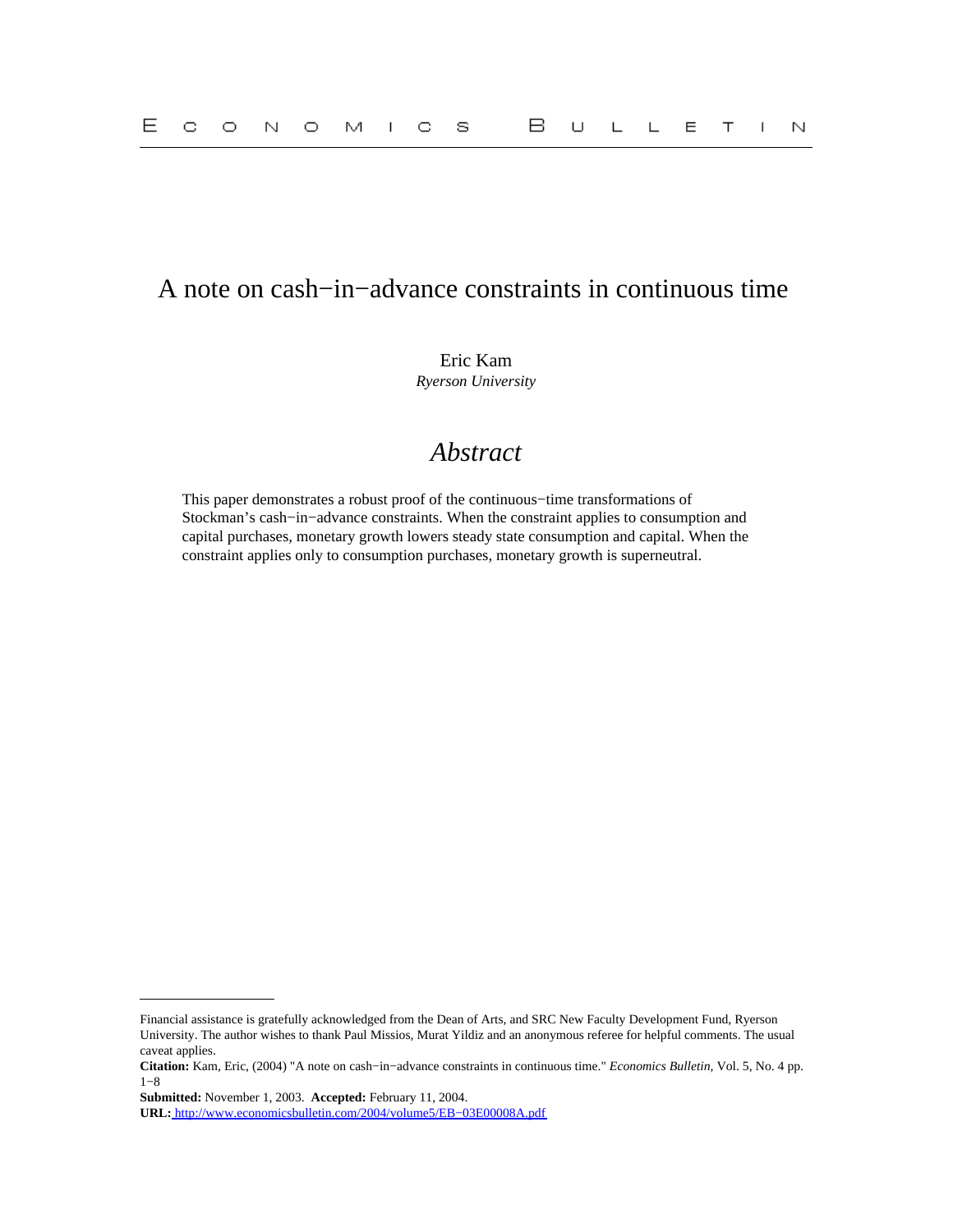#### **1. Introduction**

Stockman (1981) demonstrates the inflationary implications of two independent cashin-advance constraints. If the cash-in-advance constraint applies to the purchase of capital and consumption goods, inflation decreases steady state capital and inverts the real sector implications of the Mundell-Tobin effect. However, if the constraint applies strictly to the purchase of consumption goods, inflation does not affect the capital stock. Stockman first derived the cash-in-advance constraint models in discrete-time. This paper transforms the two cash-in-advance constraint models into continuous-time to demonstrate the effects of monetary growth targeting on steady state real sector variables. Monetary growth reduces steady state consumption and capital or generates monetary superneutrality depending on underlying modeling assumptions and whether the constraint applies to consumption and capital purchases or a consumption good alone.

Modeling a cash-in-advance constraint in continuous time is relatively new. However, many papers have used this technique in more complicated monetary models without first demonstrating whether the continuous-time transformation is consistent with the discretetime model.<sup>1</sup> If this transformation from discrete to continuous-time is not consistent, it is hard to establish whether the new cash-in-advance constraint provides the microeconomic underpinnings to study the underlying causality behind changes in steady state real sector variables (Smithin 2004). This paper supports many recent publications that integrate this transformation by providing a mathematical proof of its robustness.

Section 2 demonstrates the representative agent problem and the steady state effect of monetary growth if the constraint applies to the purchase of both consumption and capital

1

<span id="page-1-0"></span><sup>&</sup>lt;sup>1</sup> See Calvo (1987), Wang and Yip (1992), Carlstrom and Fuerst (1995, 1998), Svensson (1985) and Mansoorian and Mohsin (2004).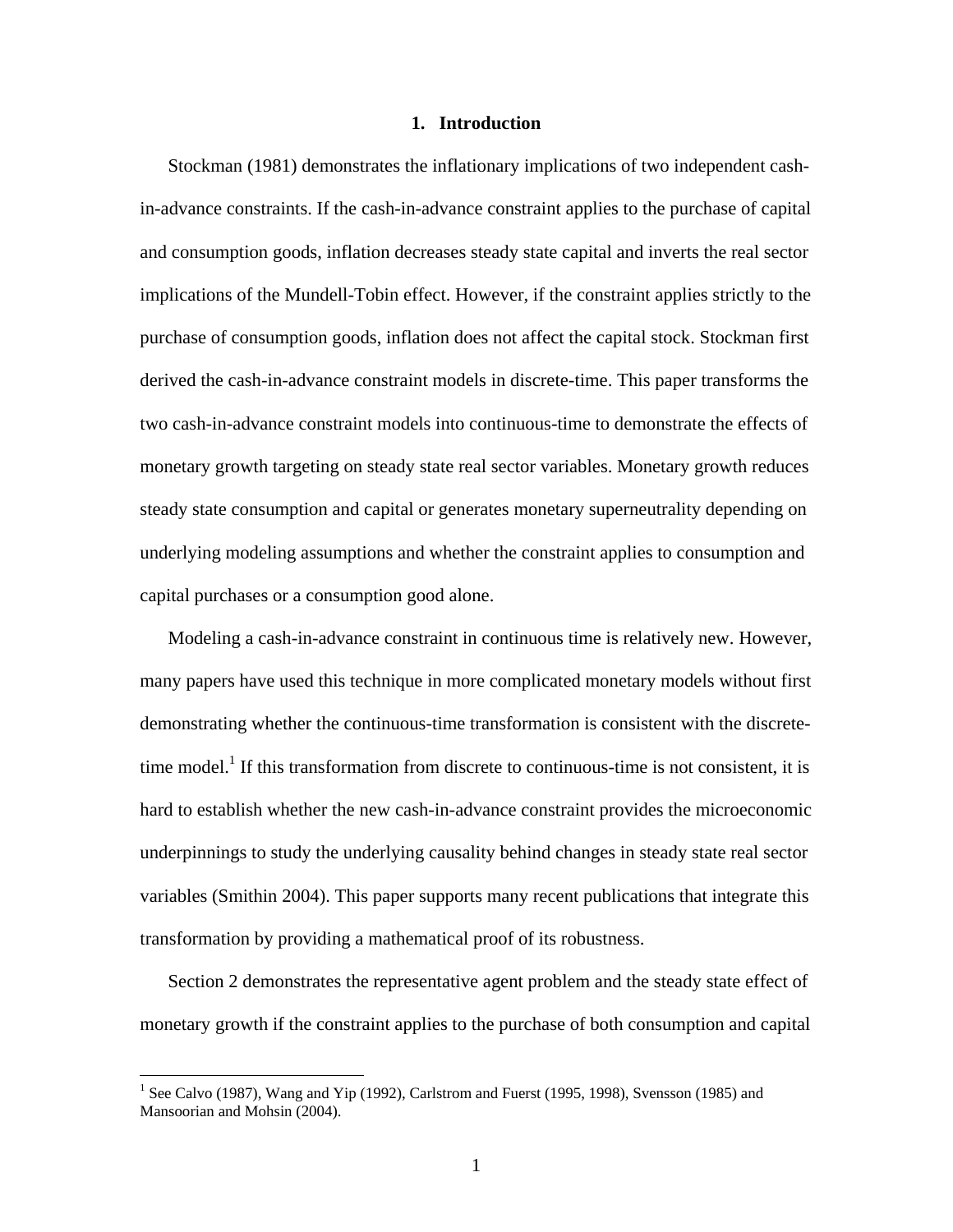goods. Section 3 analyzes a special case of the constraint that applies strictly to purchases of a consumption good. The final section offers concluding comments.

### **2. A Cash-in-Advance Constraint on Consumption and Capital**

Stockman models a cash-in-advance constraint that applies to the purchase of capital and consumption goods. In continuous-time, this constraint becomes<sup>[2](#page-2-0)</sup>

$$
m_t \geq c_t + \dot{k}_t \tag{1}
$$

where *c* is consumption, *m* is a stock of real balance holdings and *k* is capital.<sup>[3](#page-2-1)</sup>

Consider a monetary growth model where real balances do not yield utility but appear in the definition of real wealth, and the asset accumulation identity. Representative agents are infinitely-lived with perfect foresight and complete access to capital. They maximize

$$
u_0 = \int_0^\infty u(c_t) e^{-\theta t} dt
$$
 (2)

subject to three flow budget constraints<sup>4</sup>

$$
\dot{a}_t = f(k_t) + x_t - c_t - \pi_t m_t \tag{3}
$$

$$
m_t = c_t + \dot{k}_t \tag{4}
$$

$$
a_t = m_t + k_t \tag{5}
$$

and two stock budget constraints

$$
\lim_{t \to \infty} a_t e^{-\int_0^t r_v dv} \ge 0
$$
\n(6)

$$
\lim_{t \to \infty} k_t e^{-\int_0^t r_v dv} \ge 0
$$
\n(7)

<span id="page-2-0"></span> $\frac{2}{3}$  Since money does not yield utility, the nominal interest rate is positive and (1) holds with strict equality.

<span id="page-2-1"></span><sup>&</sup>lt;sup>3</sup> Capital depreciation is assumed to be zero throughout with no loss of generality.<br><sup>4</sup> Where  $u > 0$  and  $u < 0$ 

<span id="page-2-2"></span><sup>&</sup>lt;sup>4</sup> Where  $u_c > 0$  and  $u_{cc} < 0$ .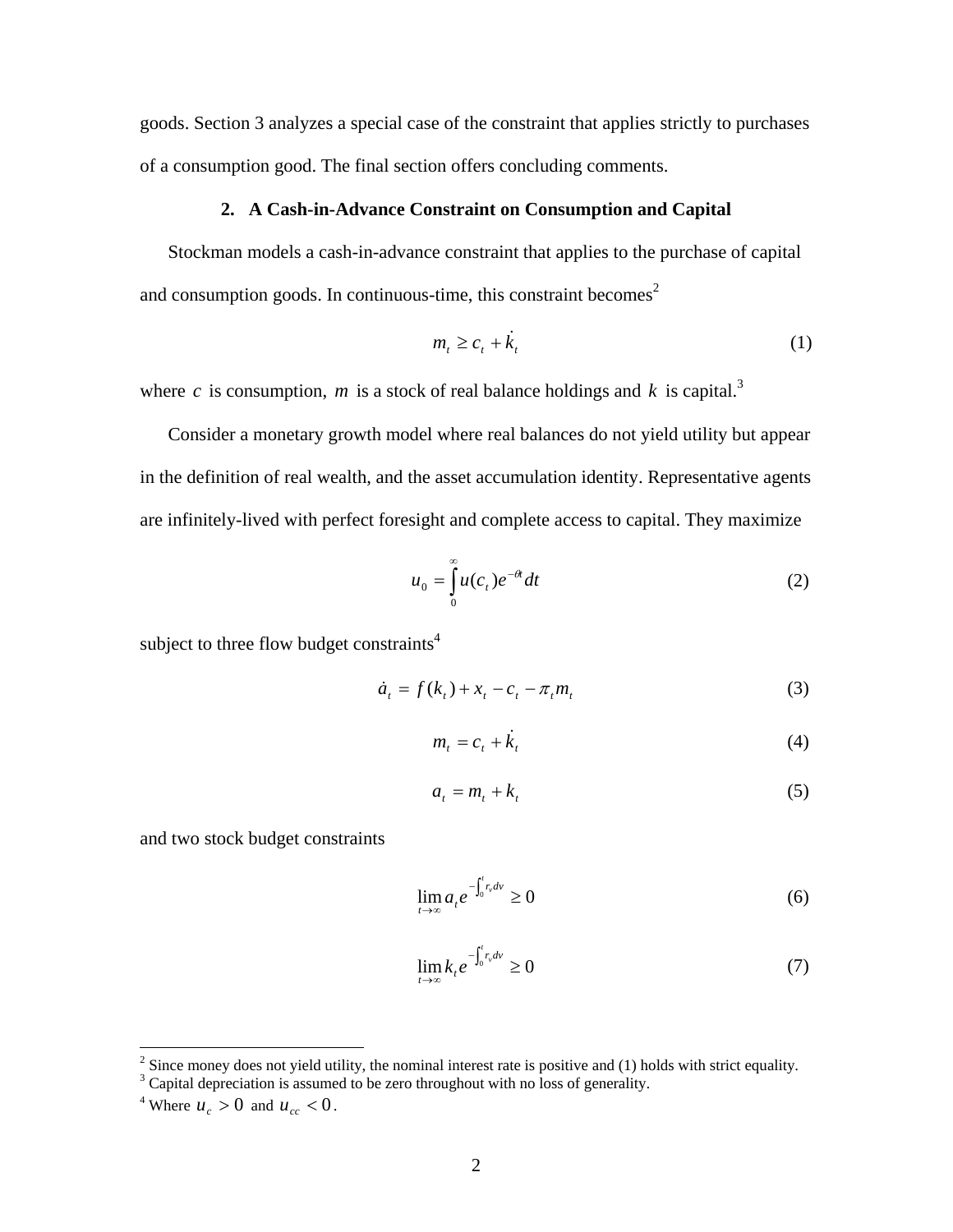where  $f$  is a constant returns to scale production function,  $x$  is the value of public sector transfers to hold real balances constant following inflation,  $a$  is real wealth,  $\pi$  is the rate of inflation,  $\theta$  is an exogenous rate of time preference and  $r$  is the real interest rate. Substitute  $(5)$  into  $(4)$  and  $(3)$  to get

$$
\dot{k}_t = a_t - k_t - c_t \tag{8}
$$

$$
\dot{a}_t = f(k_t) + x_t - c_t - \pi(a_t - k_t)
$$
\n(9)

Maximizing (2) subject to (8), (9), (6) and (7) yields first order optimality conditions

$$
u_c(c) - (\lambda + \gamma) = 0 \tag{10}
$$

$$
\gamma \theta - \lambda \big( f'(k) + \pi \big) + \gamma = \dot{\gamma} \tag{11}
$$

$$
\lambda \theta + \lambda \pi - \gamma = \lambda \tag{12}
$$

$$
\lim_{t \to \infty} a_t \lambda_t e^{-\theta} = 0 \tag{13}
$$

$$
\lim_{t \to \infty} k_t \gamma_t e^{-\theta} = 0 \tag{14}
$$

where (13) and (14) are transversality conditions and  $\lambda$  and  $\gamma$  are two co-state variables. In the steady state, from (11) with  $\dot{\gamma} = 0$ 

$$
\gamma \theta - \lambda \left( f'(k^*) + \pi \right) + \gamma = 0 \tag{15}
$$

from (12) with  $\dot{\lambda} = 0$ 

$$
\lambda \theta + \lambda \pi - \gamma = 0 \tag{16}
$$

from (8) and (5) with  $\dot{k} = 0$ 

$$
c^* = m^* \tag{17}
$$

The resource constraint is

$$
\dot{k} = f(k) - c \tag{18}
$$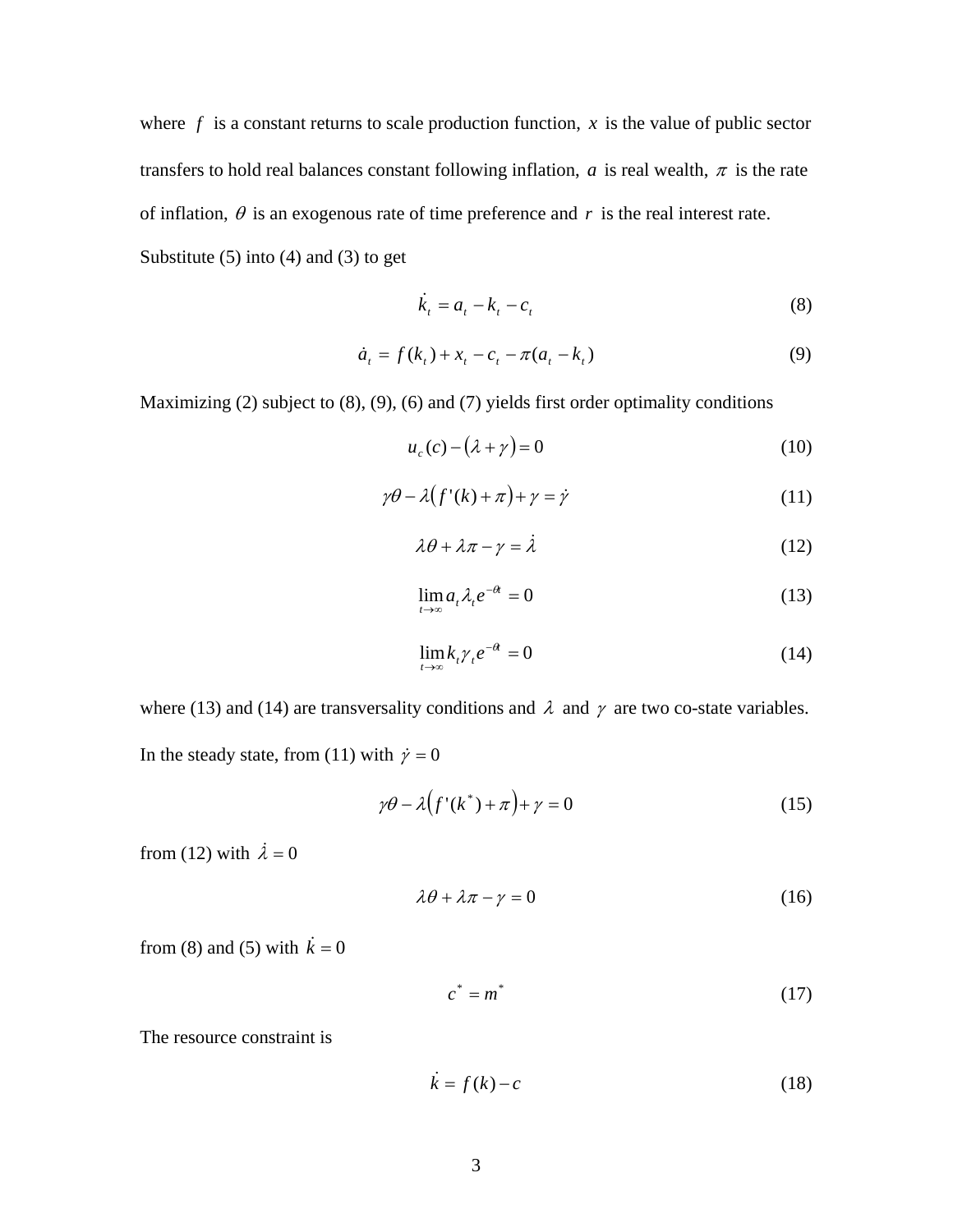From (18) with  $\dot{k} = 0$  implies

$$
c^* = f(k^*)\tag{19}
$$

From (3) and (19) with  $\dot{a} = 0$ , the result is  $x^* = m^* \pi^* = \mu m^*$ , which implies

$$
\pi^* = \mu \tag{20}
$$

where  $\mu$  is the monetary growth rate.

Linearize (10), (15), (16), (17) and (19) around steady state consumption, capital and real balances  $(c^*, m^*, k^*)$  using (20), yields

$$
\begin{bmatrix} u_{cc} & 0 & 0 & -1 & -1 \ 0 & -\lambda f^{\prime \prime} & 0 & (1+\theta) & -(f' + \mu) \ 0 & 0 & 0 & -1 & (\theta + \mu) \ -1 & f' & 0 & 0 & 0 \ -1 & 0 & 1 & 0 & 0 \end{bmatrix} \begin{bmatrix} dc^* \ dk^* \ dk^* \ dm^* \ dm^* \ d\mu^* \ d\lambda \end{bmatrix} = \begin{bmatrix} 0 \ \lambda \ -\lambda \ d\mu \end{bmatrix} d\mu \qquad (21)
$$

The determinant of the coefficient matrix in (21) is:

$$
|\Delta| = (\lambda f^{\prime\prime})\bigg(-1 - (\theta + \mu)\bigg) > 0\tag{22}
$$

The effect of monetary growth on steady state capital and consumption is given by

$$
\frac{dk^*}{d\mu} = \frac{dc^*}{d\mu} = \frac{-\lambda(f')^2}{|\Delta|} < 0
$$
\n(23)

Substitution effects raise the opportunity cost of holding real balances, which reduces the initial levels of real wealth, real balances and the rate of time preference but increases savings. Whether the added savings raises or lowers steady state consumption and capital depends on the relative magnitudes of two contradictory wealth effects. First, the cash-inadvance constraint acts as an investment tax that directs the added savings away from the production and demand for steady state real sector variables. However, the decline in real wealth generates wealth effects that convert the additional savings from real balances into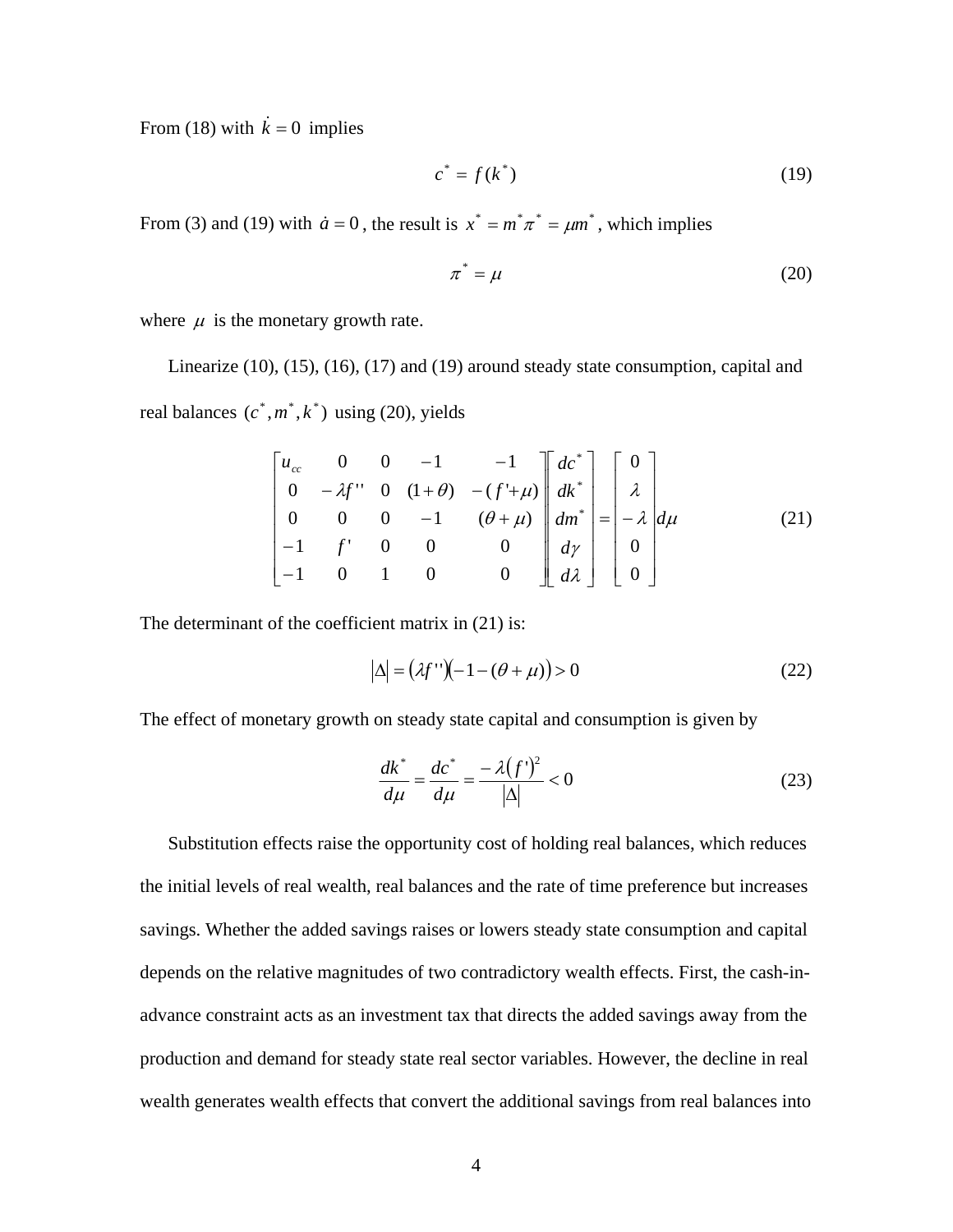steady state capital and consumption through a Mundell-Tobin type process. As the cashin-advance constraint effect dominates the wealth effect, monetary growth reduces steady state capital and consumption to invert the real implications of the Mundell-Tobin effect.

#### **3. A Cash-in-Advance Constraint on Consumption**

The alternative cash-in-advance constraint applies strictly to consumption purchases.

A continuous-time transformation of this constraint yields

$$
c_t \le m_t \tag{24}
$$

Substitute ([5](#page-5-0)) and (24) into (3) to obtain a single flow budget constraint<sup>5</sup>

$$
\dot{a}_t = f(a_t - c_t) + x_t - c_t(1 + \pi_t)
$$
\n(25)

Maximize (2) subject to (25) and (6) to get the first order optimality conditions

$$
u_c(c) - \phi(f'(a-c) + (1+\pi)) = 0
$$
 (26)

$$
\phi \theta - \phi f'(a - c) = \dot{\phi} \tag{27}
$$

$$
\lim_{t \to \infty} a_t \phi_t e^{-\theta} = 0 \tag{28}
$$

where (28) is the transversality condition and  $\phi$  is the co-state variable.

In the steady state, from (27) with  $\dot{\phi} = 0$  yields

$$
\theta = f'(k) \tag{29}
$$

Linearize (26), (29) and (19) around  $(c^*, k^*)$  using (20), yields

$$
\begin{bmatrix} u_{cc} & -f''\phi & -\alpha \\ 0 & f'' & 0 \\ -1 & f' & 0 \end{bmatrix} \begin{bmatrix} dc^* \\ dk^* \\ d\phi^* \end{bmatrix} = \begin{bmatrix} \phi \\ 0 \\ 0 \end{bmatrix} d\mu
$$
 (30)

where  $\alpha = 1 + \mu + f' > 0$ . The determinant of the coefficient matrix in (30) is:

<span id="page-5-0"></span> <sup>5</sup>  $<sup>5</sup>$  Money does not yield utility so that the nominal interest rate is positive and (24) holds with strict equality.</sup>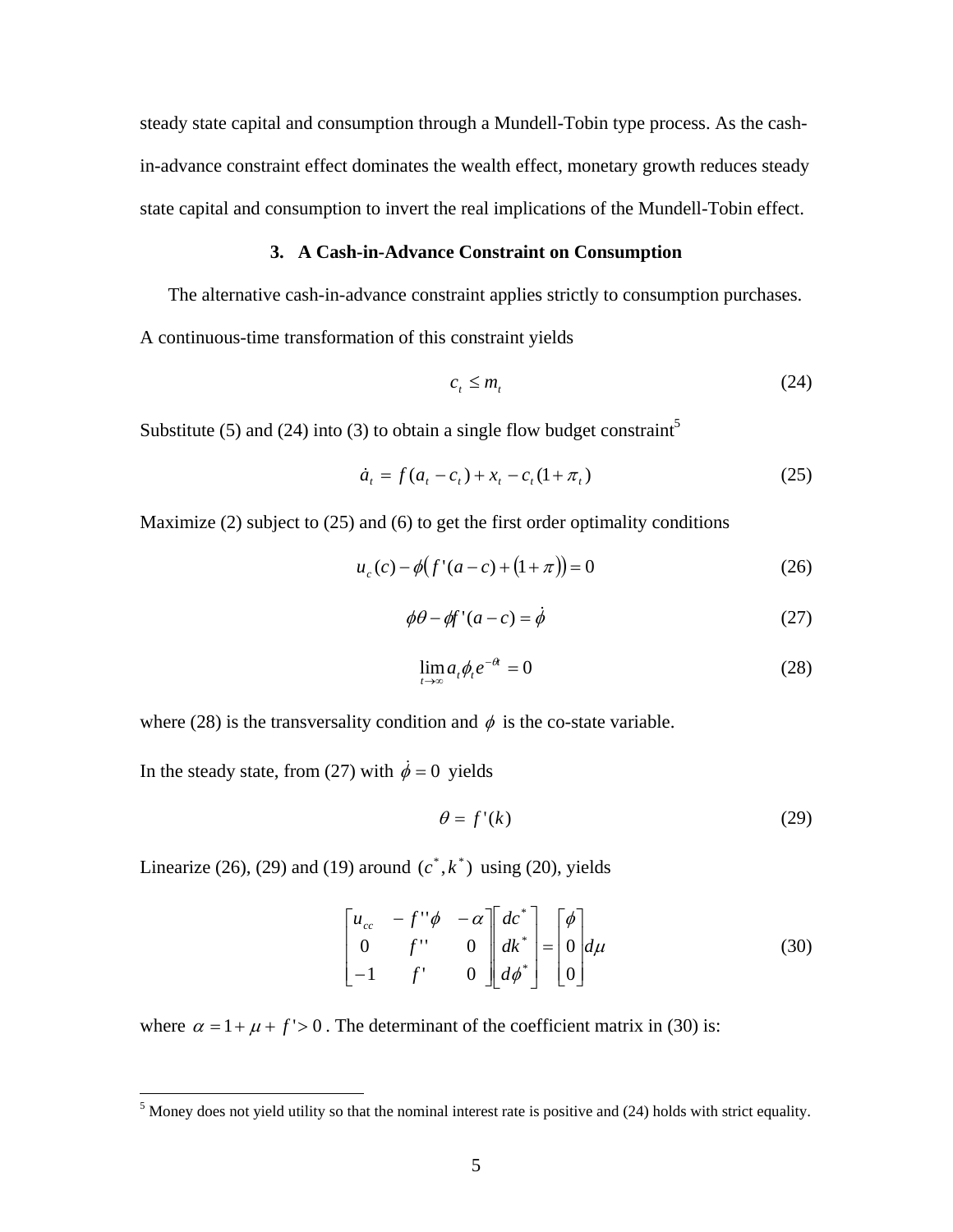$$
|A| = -f''\alpha > 0\tag{31}
$$

The effect of monetary growth on steady state capital and consumption is given by

$$
\frac{dk^*}{d\mu} = \frac{dc^*}{d\mu} = \frac{0}{|A|} \tag{32}
$$

Monetary growth raises the real costs of consumption and the opportunity cost of real balance holdings. The demand for money is residually determined so that the substitution effect lowers the demand for consumption goods by raising the initial level of real wealth and savings. However, this generates wealth effects that raise the demand for steady state consumption goods and reduce savings. Therefore, imposing a cash-in-advance constraint solely on purchases of consumption goods produces contradictory substitution and wealth effects. As the two effects are of equal magnitude, monetary growth does not produce any change in the demand for steady state real sector variables and is superneutral.

### **4. Conclusions**

This paper transforms Stockman's cash-in-advance constraint models into continuous time to demonstrate the effect of monetary growth on consumption and capital. When the cash-in-advance constraint is applied to both consumption and capital good expenditures, monetary growth generates an investment tax that reduces the steady state production and demand of both goods to reverse the real sector implications of the Mundell-Tobin effect. However, when the cash-in-advance constraint applies only to purchases of consumption goods, monetary growth does not affect the real sector. Without the investment tax effect, exogenous time preference holds the marginal product of capital and the real interest rate constant. Steady state capital and consumption are not affected by monetary changes and monetary policy is therefore superneutral. This paper provides necessary microeconomic